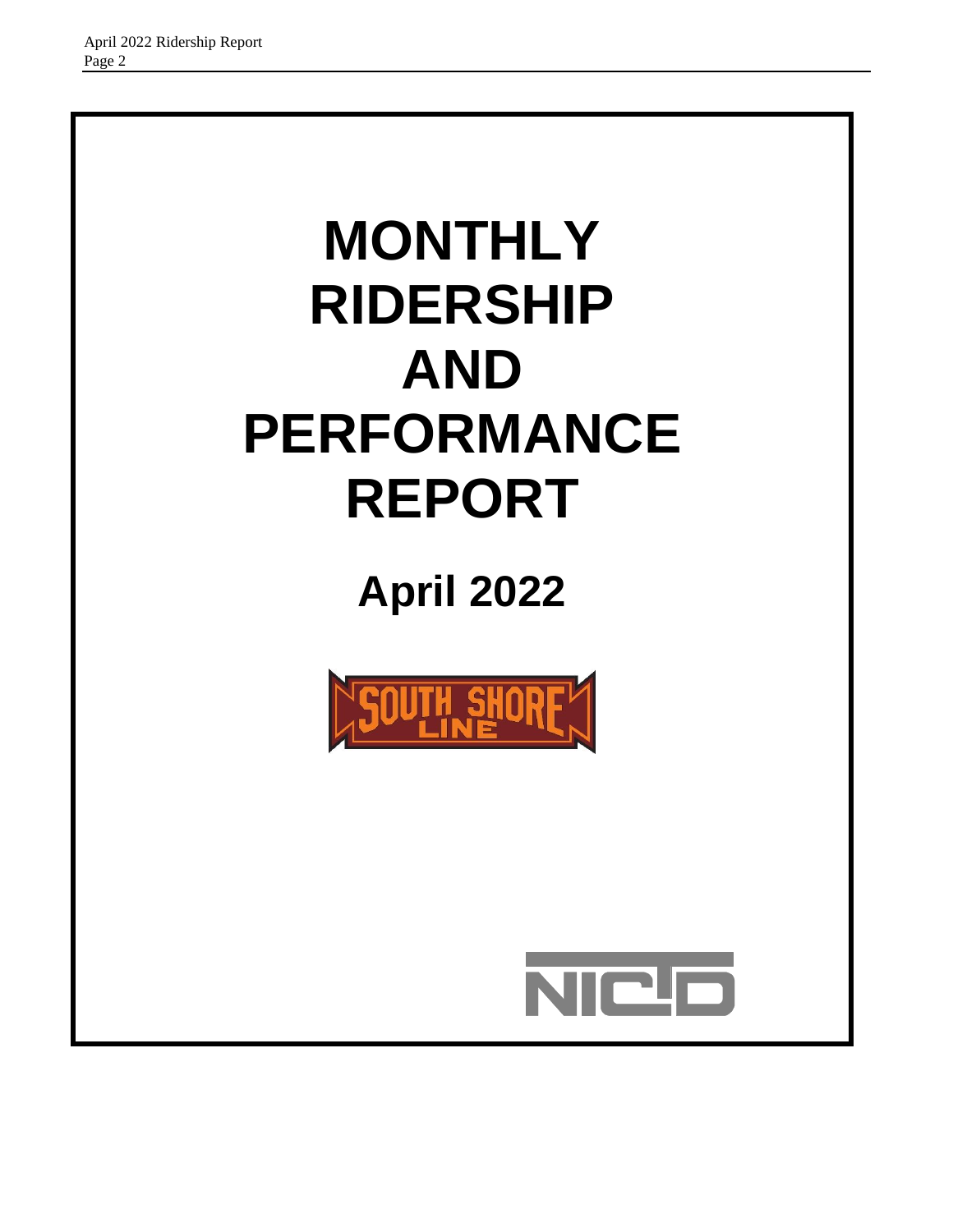#### **APRIL, 2022 MONTHLY PERFORMANCE REPORT**

### **Ridership**

Ridership for the month of April was up 83.7% when compared to April of 2021 but down 58.2% when compared to April of 2019. Passenger trips for the month of April were 115,972 for 2022, 63,138 for 2021, and 277,549 for 2019. Monthly ridership linear trends for 2022 through April indicate the ridership recovered by December of 2022 to pre-pandemic levels.



## **Weekday Travel**

Average weekday travel was up 92.7% when compared to April of 2021 but down 59.7% when compared to April of 2019. Average weekday trips were recorded as 4,504 in 2022, 2,337 in 2021, and 11,182 in 2019. The average peak travel was up 120.4% over 2021 but down 64.7% over 2019. Off-peak travel was up 55.8% over 2021 but down 45.0% over 2019.

#### **Weekend**

April weekend ridership was up 62.6% over 2021 but down 39.7% over 2019 with an average ridership of 2,376 in 2022, 1,456 in 2021, and 3,943 in 2019.

|            | Ridership Over Last 12 Months: May through April |           |           |         |            |           |          |  |  |  |  |  |  |
|------------|--------------------------------------------------|-----------|-----------|---------|------------|-----------|----------|--|--|--|--|--|--|
|            | 2018/19                                          | 2019/20   | % Change  | 2020/21 | % Change   | 2021/22   | % Change |  |  |  |  |  |  |
| Total      | 3,340,743                                        | 2,932,297 | $-12.23%$ | 546,945 | $-81.35%$  | 1,199,029 | 119.22%  |  |  |  |  |  |  |
| Weekday    | 2,837,136                                        | 2,497,099 | $-11.99%$ | 451,450 | $-81.92%$  | 940,590   | 108.35%  |  |  |  |  |  |  |
| Peak       | 2,069,304                                        | 1,822,309 | $-11.94%$ | 277,552 | $-84.77%$  | 574,037   | 106.82%  |  |  |  |  |  |  |
| Off Peak   | 767,832                                          | 674,790   | $-12.12%$ | 173,898 | $-74.23%$  | 366,553   | 110.79%  |  |  |  |  |  |  |
| Weekend    | 503,607                                          | 435,198   | $-13.58%$ | 95,495  | $-78.06\%$ | 258,439   | 170.63%  |  |  |  |  |  |  |
| South Bend | 240,700                                          | 210,026   | $-12.74%$ | 68,630  | $-67.32%$  | 160,596   | 134.00%  |  |  |  |  |  |  |

#### **Analysis over last 12 months:**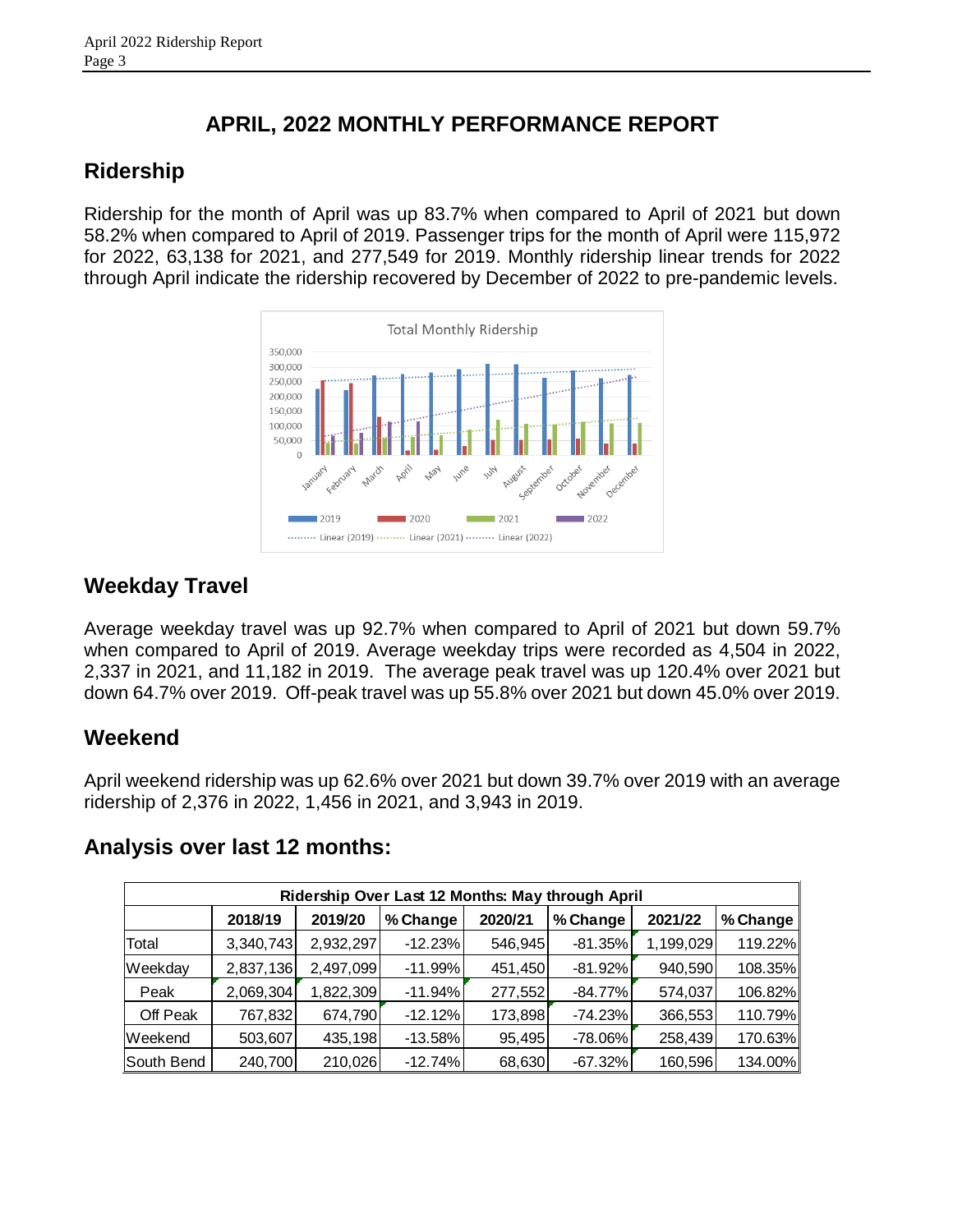#### **Bussing Ridership**

Starting on February 28, 2022 through the current period NICTD is bussing passengers between the Carroll Avenue Station and the Dune Park Station. Construction of the Double Track Northwest Indiana has begun in the Michigan City area.

| DT NWI Bussing Ridership                   |          |        |        |  |  |  |  |
|--------------------------------------------|----------|--------|--------|--|--|--|--|
| 2022<br>% Bussed<br>Total<br><b>Bussed</b> |          |        |        |  |  |  |  |
| March.                                     | 114.014  | 21,123 | 18.53% |  |  |  |  |
| April                                      | 115.9721 | 23,091 | 19.91% |  |  |  |  |

#### **Revenue**

The number of tickets sold has increased 77.0% for April of 2022 compared to 2021. Ticket revenue is up 87.3% for 2022 compared to 2021. Sales from digital sources represents 71.8% of ticket sales and 76.3% of revenue in 2022.

| <b>Total Ticket Sales: April</b> |         |                |          |           |           |           |  |  |  |  |  |
|----------------------------------|---------|----------------|----------|-----------|-----------|-----------|--|--|--|--|--|
|                                  |         | <b>Revenue</b> |          |           |           |           |  |  |  |  |  |
| <b>Method of Sale</b>            | 2021    | 2022           | % Change | 2021      | 2022      | ∣% Change |  |  |  |  |  |
| <b>Ticket Agent</b>              | 13,049  | 19,527         | 49.6%    | 199,623   | 324,908   | 62.8%     |  |  |  |  |  |
| Vending Machine                  | 25,225  | 41,192         | 63.3%    | 358,853   | 558,004   | 55.5%     |  |  |  |  |  |
| Conductor                        | 28,587  | 35,873         | 25.5%    | 207,140   | 263,850   | 27.4%     |  |  |  |  |  |
| Mobile App                       | 43,948  | 99,586         | 126.6%   | 558,474   | 1,333,448 | 138.8%    |  |  |  |  |  |
| <b>Total</b>                     | 110,809 | 196,178        | 77.0%    | 1,324,090 | 2,480,209 | 87.3%     |  |  |  |  |  |

#### **On Time Performance**

l

**Rush hour** – Overall, 85.7% of A.M. and P.M. rush hour trains were on time in April 2022, compared to 82.1% in April of 2021. A train is considered to be on time when it arrives at its terminal within 5 minutes and 59 seconds of its scheduled arrival time (industry standard). 88.2% of all rush hour trains arrived at their terminal station within 10 minutes of the scheduled arrival time. 93.7% of westbound morning rush hour service was on time compared to 85.4% in April 2021; while eastbound rush hour trains reported an on time performance of 76.8% compared to 78.4% in April 2021. A total of 12 out of 189 westbound rush hour trains were delayed in April. Of those 12, 5 experienced delays greater than 15 minutes. The eastbound rush hour trains had a total of 39 out of 168 trains delayed in April. Of those 39, 22 experienced delays greater than 15 minutes.<sup>1</sup>

<sup>1</sup>Weekday rush-hour trains operate 9 westbound and 8 eastbound per day.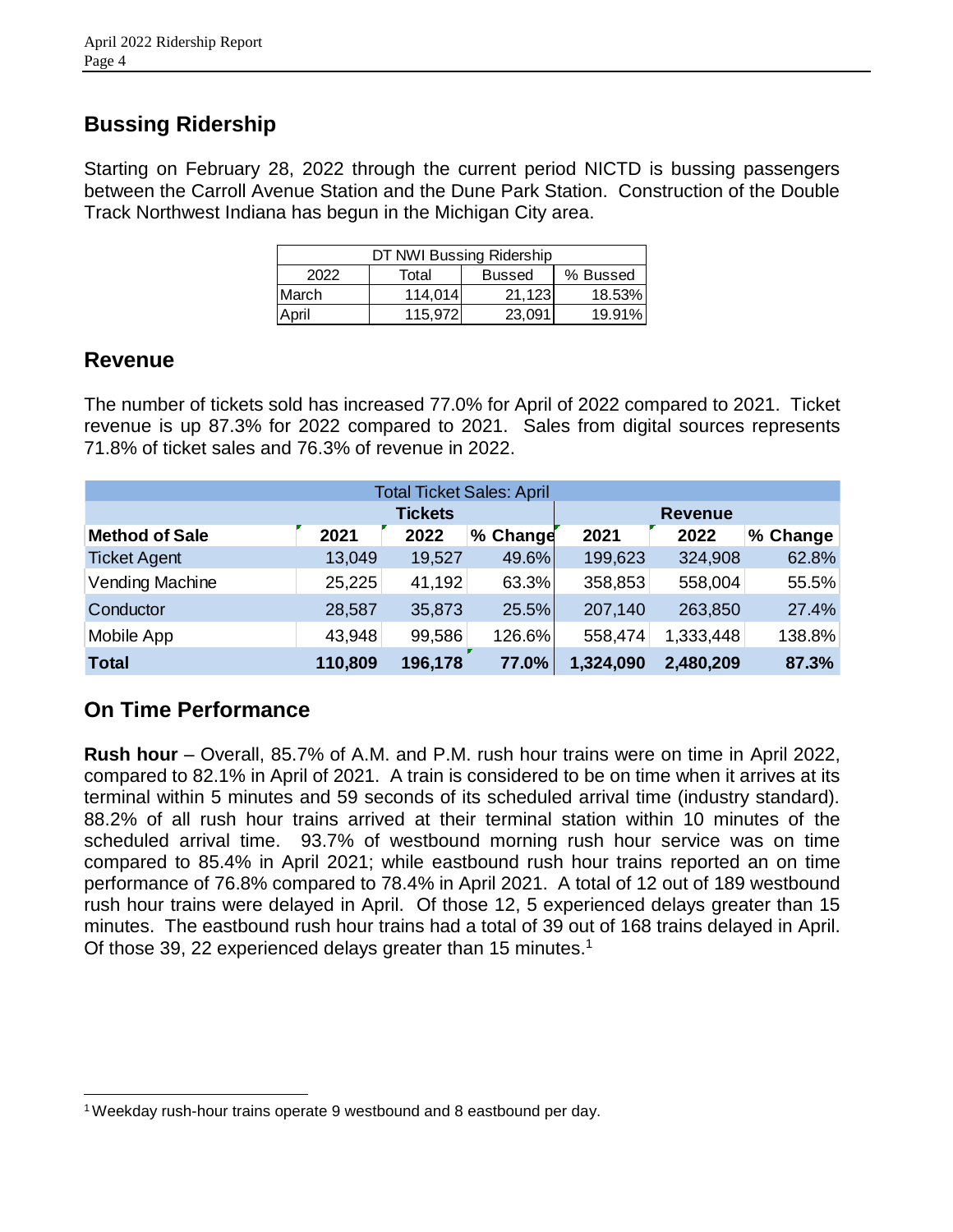|                  | <b>RANGE OF RUSH HOUR DELAYS (in minutes)</b> |      |              |                |  |  |  |  |  |  |  |
|------------------|-----------------------------------------------|------|--------------|----------------|--|--|--|--|--|--|--|
|                  | <b>April</b>                                  |      |              |                |  |  |  |  |  |  |  |
| Range            | a.m.                                          | p.m. | <b>Total</b> | <b>Percent</b> |  |  |  |  |  |  |  |
| $6 - 10$         | 3                                             | 6    | 9            | 2.5%           |  |  |  |  |  |  |  |
| $11 - 15$        | 4                                             | 1    | 15           | 4.2%           |  |  |  |  |  |  |  |
| 16-20            |                                               | 9    | 10           | 2.8%           |  |  |  |  |  |  |  |
| $21 - 30$        | 2                                             | 11   | 13           | 3.6%           |  |  |  |  |  |  |  |
| $31 - 59$        | 2                                             | 2    | 4            | 1.1%           |  |  |  |  |  |  |  |
| $60+$            |                                               |      | 0            | 0.0%           |  |  |  |  |  |  |  |
| Annulled         |                                               |      | ŋ            |                |  |  |  |  |  |  |  |
| On Time          | 177                                           | 129  | 306          |                |  |  |  |  |  |  |  |
| <b>Total Ran</b> | 189                                           | 168  | 357          |                |  |  |  |  |  |  |  |

**Overall** – The SSL scheduled 1,083 trains in April and experienced 253 delays in excess of 5 minutes (ranging from 6-58 minutes) with a median delay of 13 minutes. April of 2022 experienced 5 annulled trains. In April 2021 the South Shore Line scheduled 1,106 trains with 252 delays in excess of 5 minutes (ranging from 6-122 minutes) with a median delay of 12 minutes. April of 2021 experienced no annulled trains.



| <b>Cumulative On Time Comparison</b> |       |       |  |  |  |  |  |  |
|--------------------------------------|-------|-------|--|--|--|--|--|--|
| 2021<br>2022<br><b>Thru April</b>    |       |       |  |  |  |  |  |  |
| Weekday                              | 78.7% | 82.9% |  |  |  |  |  |  |
| Peak                                 | 78.9% | 85.1% |  |  |  |  |  |  |
| Off-peak                             | 78.6% | 81.5% |  |  |  |  |  |  |
| Weekend                              | 78.9% | 59.6% |  |  |  |  |  |  |
| <b>Overall</b>                       | 78.8% | 79.2% |  |  |  |  |  |  |

**Delays caused by railroad maintenance.** Besides the unexpected delays, passengers may also experience delays caused by railroad construction and maintenance projects. Every effort is made to schedule this work during off-peak and weekends to keep the impact of delays to a minimum. We also post service bulletins in the stations and on our web site in advance of anticipated delays.

Construction of the Double Track Northwest Indiana Project began on February 28, 2022. NICTD has contracted out bussing services in order to transport passengers around track outages necessary to facilitate construction. Staff will continually monitor this service to ensure delays are kept to a minimum.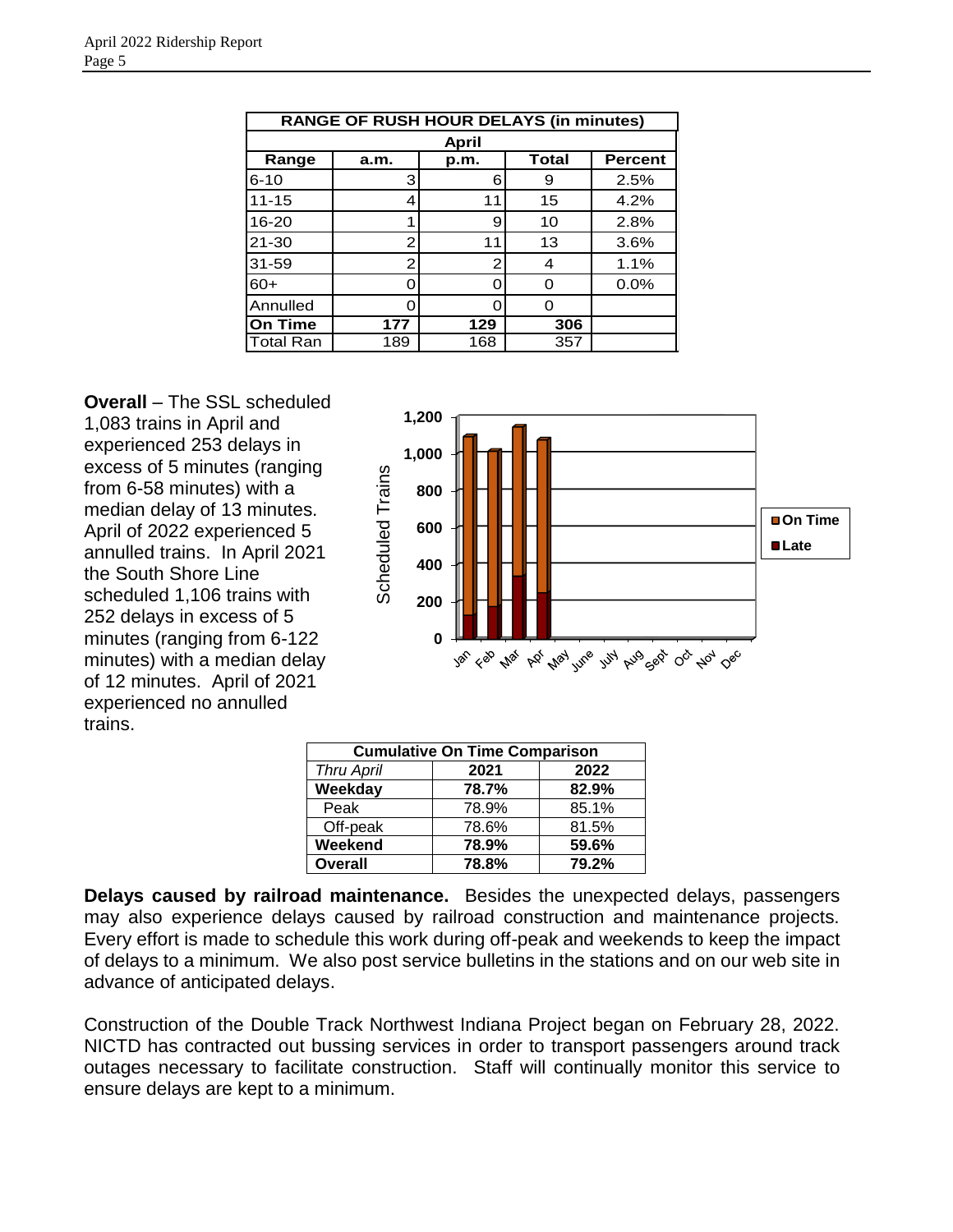|      | ANNULLED TRAINS OR DELAYS IN EXCESS OF 59 MINUTES |                |                             |      |         |                |                              |  |  |  |  |
|------|---------------------------------------------------|----------------|-----------------------------|------|---------|----------------|------------------------------|--|--|--|--|
| Date | Train #                                           | <b>Minutes</b> | Reason                      | Date | Train # | <b>Minutes</b> | Reason                       |  |  |  |  |
| 1/3  | 7                                                 | 62             | Catenary Wire Issues        | 2/16 | 18      | 62             | Delayed by red signal.       |  |  |  |  |
|      | 14                                                | 72             | Catenary Wire Issues        | 2/18 | 17      | 115            | Metra electrical issues.     |  |  |  |  |
|      | 106                                               | Anulled        | <b>Catenary Wire Issues</b> |      | 111     | 63             | Metra electrical issues.     |  |  |  |  |
|      | 108                                               | 226            | Catenary Wire Issues        |      | 113     | 121            | Metra electrical issues.     |  |  |  |  |
|      | 110                                               | Anulled        | Catenary Wire Issues        |      | 115     | 73             | Metra electrical issues.     |  |  |  |  |
|      | 112                                               | 216            | Catenary Wire Issues        |      | 117     | Anulled        | Metra electrical issues.     |  |  |  |  |
|      | 114                                               | Anulled        | Catenary Wire Issues        |      | 118     | 97             | Metra electrical issues.     |  |  |  |  |
|      | 203                                               | Anulled        | Catenary Wire Issues        |      | 119     | 94             | Metra electrical issues.     |  |  |  |  |
|      | 205                                               | Anulled        | Catenary Wire Issues        |      | 209     | 74             | Metra electrical issues.     |  |  |  |  |
|      | 207                                               | Anulled        | Catenary Wire Issues        |      | 217     | 67             | Metra electrical issues.     |  |  |  |  |
|      | 214                                               | Anulled        | Catenary Wire Issues        |      | 220     | Anulled        | Metra electrical issues.     |  |  |  |  |
| 1/5  | 101                                               | 126            | <b>Equipment Issues</b>     | 2/19 | 509     | 178            | Vehicle struck a pole.       |  |  |  |  |
| 1/7  | 424                                               | 62             | Delayed turn of equipment.  |      | 510     | 91             | Vehicle struck a pole.       |  |  |  |  |
| 1/15 | 504                                               | 90             | <b>Equipment Issues</b>     |      | 511     | 149            | Vehicle struck a pole.       |  |  |  |  |
| 2/4  | 6                                                 | 72             | Vehicle stopped on tracks   |      | 610     | 240            | Vehicle struck a pole.       |  |  |  |  |
|      | 14                                                | 96             | Vehicle stopped on tracks   |      | 613     | 120            | Vehicle struck a pole.       |  |  |  |  |
|      | 104                                               | 94             | Vehicle stopped on tracks   | 3/5  | 507     | 99             | Substation power issues.     |  |  |  |  |
|      | 106                                               | 62             | Vehicle stopped on tracks   |      | 509     | 63             | Passenger train interference |  |  |  |  |
|      | 205                                               | Anulled        | Vehicle stopped on tracks   | 3/6  | 703     | Anulled        | High winds causing power ou  |  |  |  |  |
| 2/7  | 7                                                 | 136            | Vehicle struck a pole.      | 3/12 | 510     | 67             | Bussing delays               |  |  |  |  |
|      | 107                                               | 60             | Vehicle struck a pole.      | 3/21 | 123     | 124            | Train derailment.            |  |  |  |  |
|      | 207                                               | 116            | Vehicle struck a pole.      |      |         |                |                              |  |  |  |  |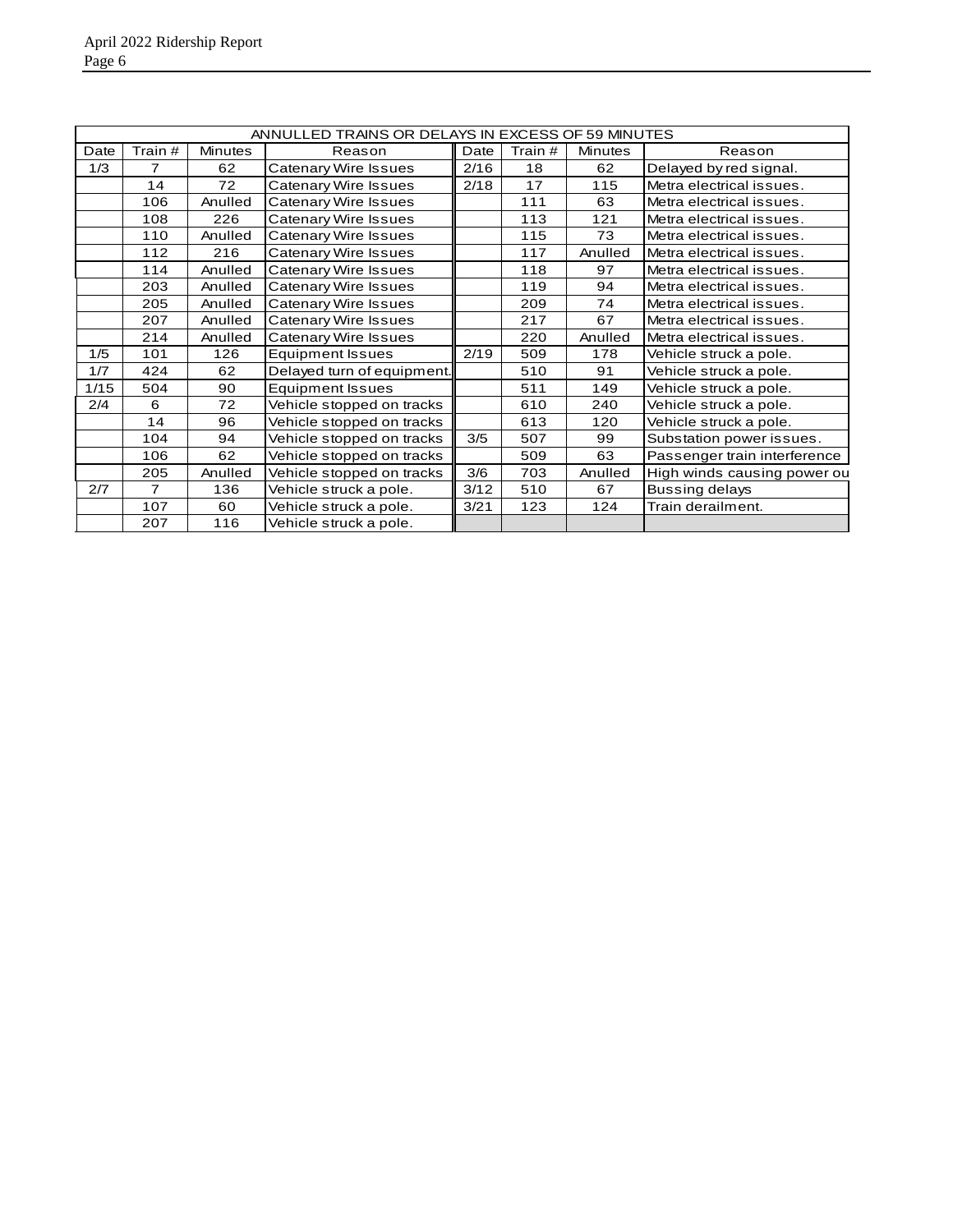|                                       |                   |             | Ridership Report  |             |                   |      |        |
|---------------------------------------|-------------------|-------------|-------------------|-------------|-------------------|------|--------|
|                                       | 2019              | <b>Work</b> | 2021              | <b>Work</b> | 2022              | Work | Change |
|                                       | <b>Passengers</b> | <b>Days</b> | <b>Passengers</b> | Days        | <b>Passengers</b> | Days | 20/21  |
| <b>Monthly Ridership</b>              |                   |             |                   |             |                   |      |        |
| January                               | 226,385           | 22          | 38,742            | 20          | 66,872            | 21   | 72.6%  |
| February                              | 222,250           | 20          | 39,497            | 20          | 76,350            | 20   | 93.3%  |
| March                                 | 272,150           | 21          | 57,547            | 23          | 114,014           | 23   | 98.1%  |
| April                                 | 277,549           | 22          | 63,138            | 22          | 115,972           | 21   | 83.7%  |
| May                                   | 282,752           | 22          | 68,810            | 20          |                   |      |        |
| June                                  | 293,325           | 20          | 86,875            | 22          |                   |      |        |
| <b>Cumulative Comparison</b>          |                   |             |                   |             |                   |      |        |
| January                               | 226,385           | 22          | 38,742            | 20          | 66,872            | 21   | 72.6%  |
| February                              | 448,635           | 42          | 78,239            | 40          | 143,222           | 41   | 83.1%  |
| March                                 | 720,785           | 63          | 135,786           | 63          | 257,236           | 64   | 89.4%  |
| April                                 | 998,334           | 85          | 198,924           | 85          | 373,208           | 85   | 87.6%  |
| May                                   | 1,281,086         | 107         | 267,734           | 105         |                   |      |        |
| June                                  | 1,574,411         | 127         | 354,609           | 127         |                   |      |        |
| Average Weekday Ridership             |                   |             |                   |             |                   |      |        |
| January                               | 9,086             |             | 1,589             |             | 2,539             |      | 59.8%  |
| February                              | 9,615             |             | 1,658             |             | 3,166             |      | 91.0%  |
| March                                 | 10,761            |             | 2,053             |             | 4,134             |      | 101.4% |
| April                                 | 11,182            |             | 2,337             |             | 4,504             |      | 92.7%  |
| May                                   | 11,167            |             | 2,465             |             |                   |      |        |
| June                                  | 12,101            |             | 3,175             |             |                   |      |        |
| Average Weekday Peak Period Ridership |                   |             |                   |             |                   |      |        |
| January                               | 7,052             |             | 1,060             |             | 1,700             |      | 60.4%  |
| February                              | 7,441             |             | 1,088             |             | 2,121             |      | 94.9%  |
| March                                 | 8,116             |             | 1,270             |             | 2,742             |      | 115.9% |
| April                                 | 8,344             |             | 1,336             |             | 2,943             |      | 120.3% |
| May                                   | 8,285             |             | 1,475             |             |                   |      |        |
| June                                  | 8,627             |             | 1,826             |             |                   |      |        |
| Average Weekday Off-Peak Ridership    |                   |             |                   |             |                   |      |        |
| January                               | 2,034             |             | 529               |             | 839               |      | 58.6%  |
| February                              | 2,174             |             | 570               |             | 1,045             |      | 83.3%  |
| March                                 | 2,645             |             | 781               |             | 1,392             |      | 78.2%  |
| April                                 | 2,839             |             | 1,001             |             | 1,561             |      | 55.9%  |
| May                                   | 2,881             |             | 989               |             |                   |      |        |
| June                                  | 3,473             |             | 1,349             |             |                   |      |        |

**Ridership Report**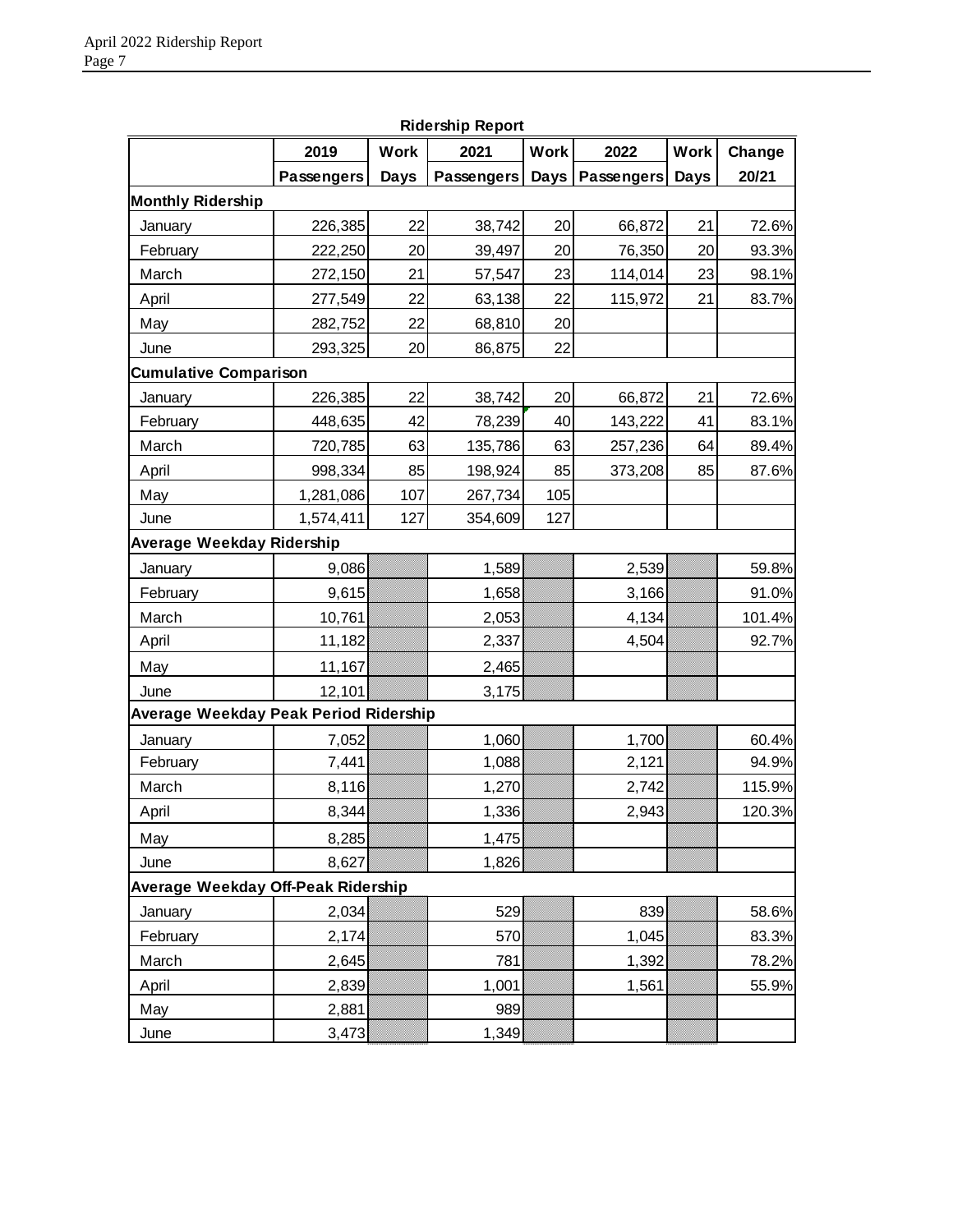|                                             | 2019              | Work | 2021       | <b>Work</b> | 2022              | <b>Work</b> | Change   |  |  |
|---------------------------------------------|-------------------|------|------------|-------------|-------------------|-------------|----------|--|--|
|                                             | <b>Passengers</b> | Days | Passengers | <b>Days</b> | <b>Passengers</b> | <b>Days</b> | 20/21    |  |  |
| Average Weekend/Holiday Ridership (per day) |                   |      |            |             |                   |             |          |  |  |
| January                                     | 2,943             |      | 633        |             | 1,355             |             | 114.1%   |  |  |
| February                                    | 3,744             |      | 792        |             | 1,629             |             | 105.7%   |  |  |
| March                                       | 4,617             |      | 1,296      |             | 2,366             |             | 82.6%    |  |  |
| April                                       | 3,943             |      | 1,465      |             | 2,376             |             | 62.2%    |  |  |
| May                                         | 4,121             |      | 1,774      |             |                   |             |          |  |  |
| June                                        | 5,132             |      | 2,128      |             |                   |             |          |  |  |
| <b>Monthly South Bend Ridership</b>         |                   |      |            |             |                   |             |          |  |  |
| January                                     | 14,125            |      | 4,618      |             | 8,972             |             | 94.3%    |  |  |
| February                                    | 12,881            |      | 4,932      |             | 8,940             |             | 81.3%    |  |  |
| March                                       | 20,397            |      | 7,332      |             | 1,350             |             | $-81.6%$ |  |  |
| April                                       | 20,180            |      | 10,467     |             | 14,608            |             | 39.6%    |  |  |
| May                                         | 19,127            |      | 10,437     |             |                   |             |          |  |  |
| June                                        | 20,088            |      | 11,197     |             |                   |             |          |  |  |

**Ridership Report**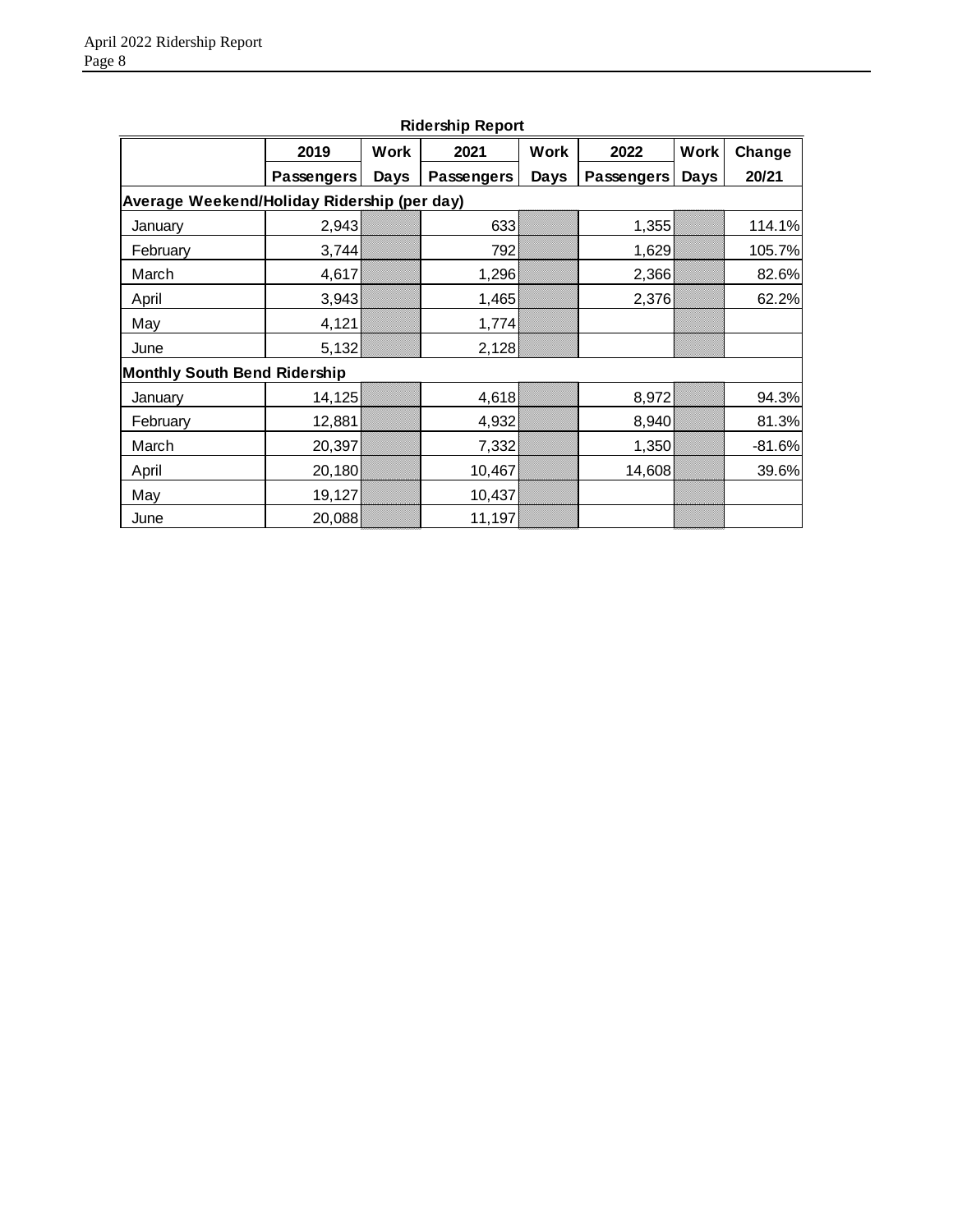

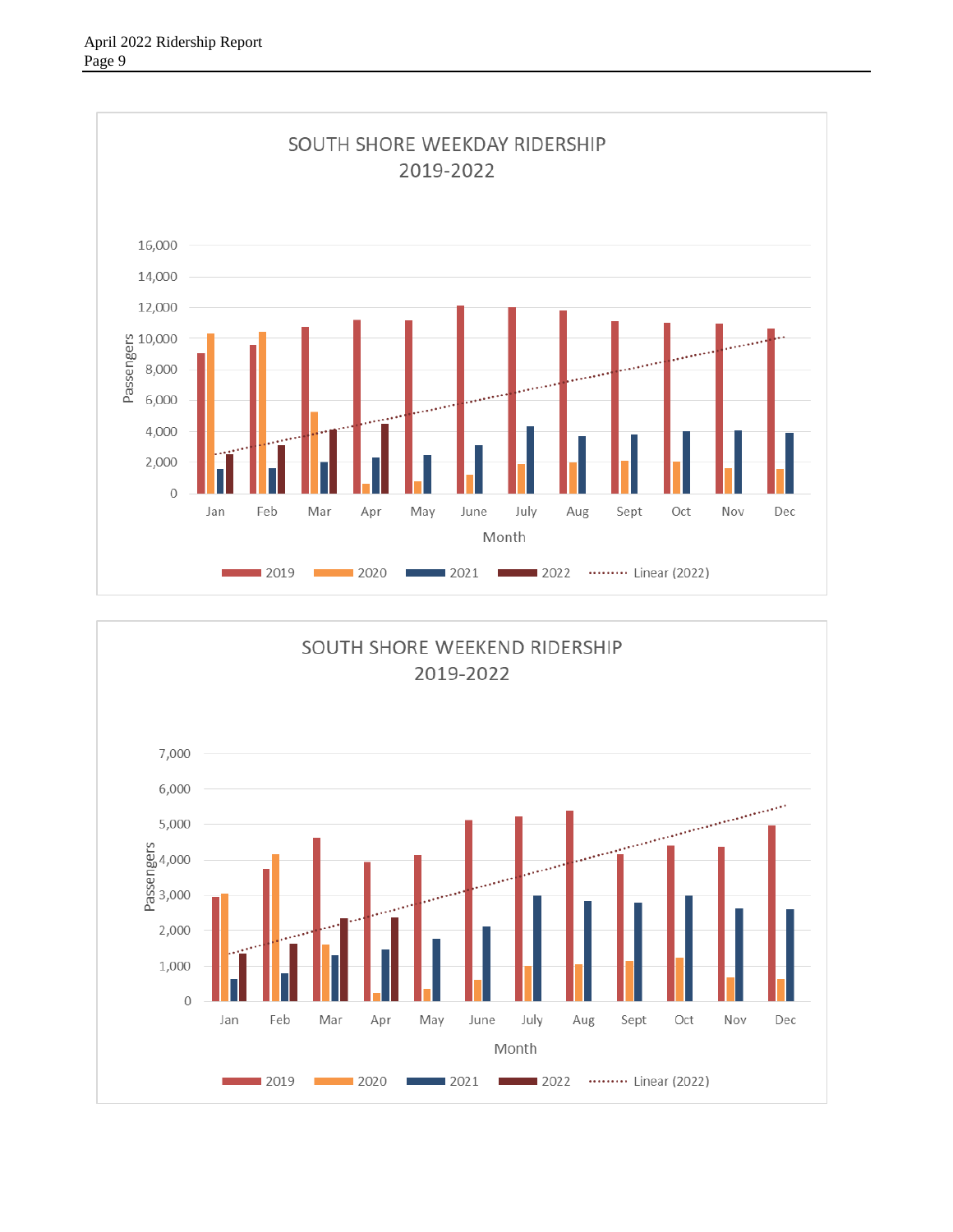

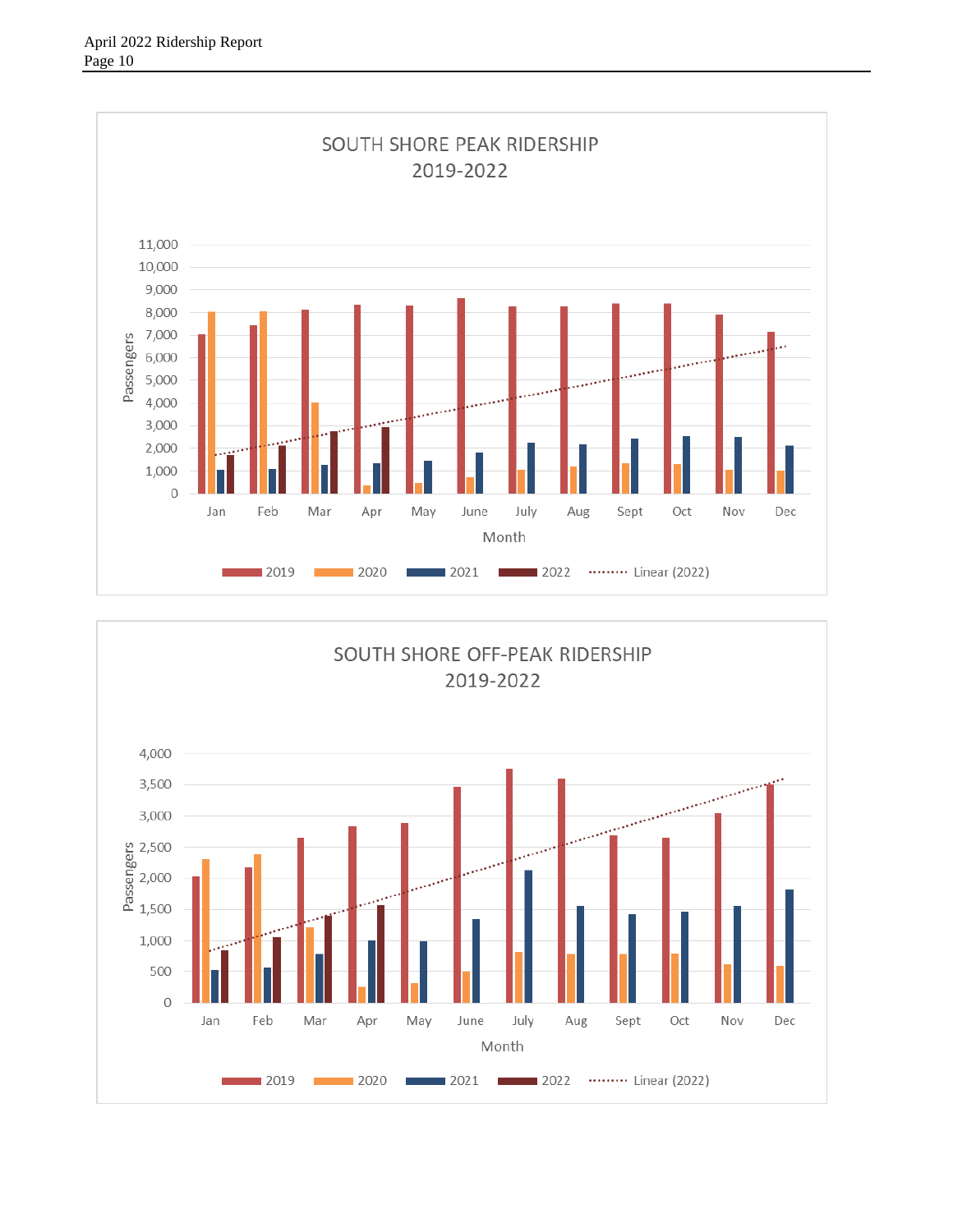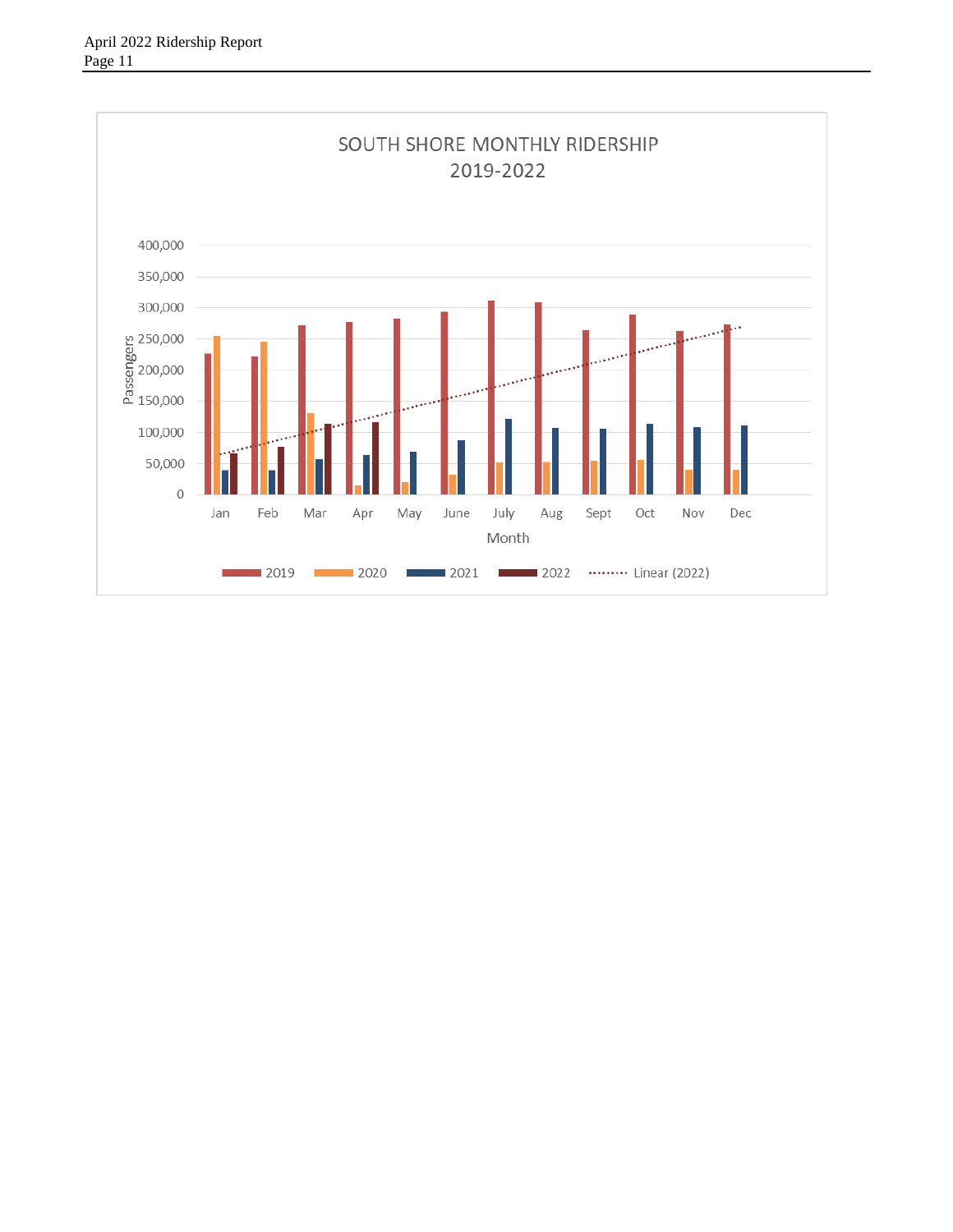| Percent on Time: April, 2022 |  |  |  |
|------------------------------|--|--|--|
|------------------------------|--|--|--|

| Peak      |                |        |  |  |  |  |  |  |
|-----------|----------------|--------|--|--|--|--|--|--|
| Train     | Days           | % on   |  |  |  |  |  |  |
|           | Late           | Time   |  |  |  |  |  |  |
| 102       | 0              | 100.0% |  |  |  |  |  |  |
| 104       | $\overline{0}$ | 100.0% |  |  |  |  |  |  |
| 6         | $\overline{2}$ | 90.5%  |  |  |  |  |  |  |
| 106       | 3              | 85.7%  |  |  |  |  |  |  |
| 108       | 2              | 90.5%  |  |  |  |  |  |  |
| 110       | 1              | 95.2%  |  |  |  |  |  |  |
| 112       | 2              | 90.5%  |  |  |  |  |  |  |
| 114       | 0              | 100.0% |  |  |  |  |  |  |
| 214       | 2              | 90.5%  |  |  |  |  |  |  |
| 11        | 19             | 9.5%   |  |  |  |  |  |  |
| 111       | 0              | 100.0% |  |  |  |  |  |  |
| 113       | 5              | 76.2%  |  |  |  |  |  |  |
| 115       | 1              | 95.2%  |  |  |  |  |  |  |
| 17        | 3              | 85.7%  |  |  |  |  |  |  |
| 117       | 11             | 47.6%  |  |  |  |  |  |  |
| 217       | 0              | 100.0% |  |  |  |  |  |  |
| 119       | 0              | 100.0% |  |  |  |  |  |  |
| Total     | 51             | 85.7%  |  |  |  |  |  |  |
| Westbound | 12             | 93.7%  |  |  |  |  |  |  |
| Eastbound | 39             | 76.8%  |  |  |  |  |  |  |

| <b>Train</b>               | Days                      | $%$ on      | <b>Train</b>            | Days           | $%$ on      | <b>Train</b> | Days           | $%$ on      |
|----------------------------|---------------------------|-------------|-------------------------|----------------|-------------|--------------|----------------|-------------|
|                            | Late                      | <b>Time</b> |                         | Late           | <b>Time</b> |              | Late           | <b>Time</b> |
| 102                        | 0                         | 100.0%      | 14                      | 7              | 66.7%       | 600          | 3              | 66.7%       |
| 104                        | 0                         | 100.0%      | 216                     | 0              | 100.0%      | 502          | 4              | 55.6%       |
| 6                          | 2                         | 90.5%       | 116                     | 1              | 95.2%       | 504          | 9              | 0.0%        |
| 106                        | $\mathbf 3$               | 85.7%       | 218                     | 0              | 100.0%      | 606          | 8              | 11.1%       |
| 108                        | 2                         | 90.5%       | 18                      | 10             | 52.4%       | 506          | 6              | 33.3%       |
| 110                        | $\mathbf{1}$              | 95.2%       | 118                     | 3              | 85.7%       | 608          | 3              | 66.7%       |
| 112                        | $\boldsymbol{2}$          | 90.5%       | 220                     | 0              | 100.0%      | 508          | 6              | 33.3%       |
| 114                        | 0                         | 100.0%      | 20                      | 6              | 71.4%       | 610          | $\mathbf{1}$   | 88.9%       |
| 214                        | $\boldsymbol{2}$          | 90.5%       | 222                     | 3              | 85.7%       | 510          | $\mathbf{3}$   | 66.7%       |
| 11                         | 19                        | 9.5%        | 420                     | 0              | 100.0%      | 503          | $\overline{9}$ | 0.0%        |
| 111                        | 0                         | 100.0%      | 22                      | 13             | 38.1%       | 603          |                | 0 100.0%    |
| 113                        | 5                         | 76.2%       | 424                     | 4              | 78.9%       | 605          | $\mathbf{3}$   | 66.7%       |
| 115                        | 1                         | 95.2%       | 401                     | 0              | 100.0%      | 505          | 7              | 22.2%       |
| $17 \,$                    | $\boldsymbol{\mathsf{3}}$ | 85.7%       | 203                     | $\overline{c}$ | 90.5%       | 507          | 9              | 0.0%        |
| 117                        | 11                        | 47.6%       | 403                     | 1              | 95.0%       | 509          | 9              | 0.0%        |
| 217                        | 0                         | 100.0%      | 205                     | 1              | 95.2%       | 511          | 9              | 0.0%        |
| 119                        | $\mathbf 0$               | 100.0%      | 207                     | 5              | 76.2%       | 613          |                | 0 100.0%    |
| Total                      | 51                        | 85.7%       | $\overline{\mathbf{z}}$ | 6              | 71.4%       | 601          | $\overline{2}$ | 77.8%       |
| Westbound                  | 12                        | 93.7%       | 107                     | 4              | 81.0%       | 701          |                | 88.9%       |
| Eastbound                  | 39                        | 76.8%       | 9                       | 12             | 42.9%       | 703          | $\overline{2}$ | 77.8%       |
|                            |                           |             | 109                     | 1              | 95.2%       | Total        | 94             | 47.8%       |
|                            |                           |             | 209                     | 5              | 76.2%       | Westbound    | 43             | 46.9%       |
|                            |                           |             | 19                      | 17             | 19.0%       | Eastbound    | 51             | 48.5%       |
|                            |                           |             | 121                     | $\mathbf{1}$   | 95.2%       |              |                |             |
| Trains on time less than   |                           |             | 123                     | $\sqrt{5}$     | 76.2%       |              |                |             |
| 95% peak and 85% off peak. |                           |             | 101                     | 1              | 95.2%       |              |                |             |
|                            |                           |             | Total                   | 108            | 80.0%       |              |                |             |
|                            |                           |             | Westbound               | 47             | 81.0%       |              |                |             |
|                            |                           |             | Eastbound               | 61             | 79.2%       |              |                |             |

# *109 1 95.2%* **Total 94 47.8%** 209 5 76.2% **Westbound 43 46.9%** *19 17 19.0%* **Eastbound 51 48.5% Off-Peak Weekend/Holiday**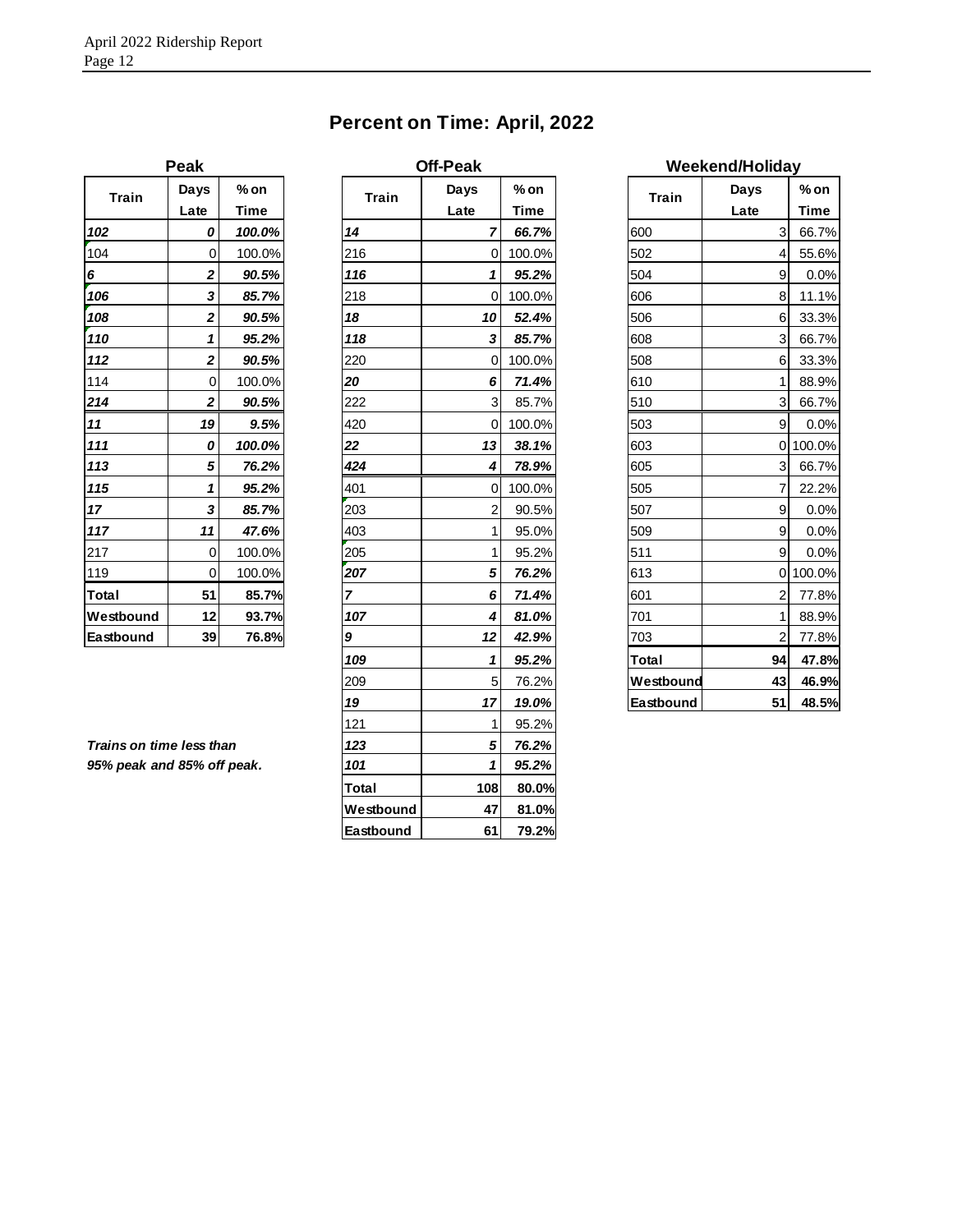|              | <b>REASONS (weekday)</b> |        | <b>REASONS (weekend)</b> |                |       |
|--------------|--------------------------|--------|--------------------------|----------------|-------|
| <b>AMT</b>   | 0                        | 0.0%   | <b>AMT</b>               | 0              | 0.0%  |
| <b>CAR</b>   | $\overline{2}$           | 1.3%   | CAR                      | $\mathbf 0$    | 0.0%  |
| <b>CAT</b>   | $\mathbf 0$              | 0.0%   | CAT                      | $\mathbf 0$    | 0.0%  |
| <b>DBS</b>   | 0                        | 0.0%   | <b>DBS</b>               | $\mathbf 0$    | 0.0%  |
| <b>DMW</b>   | 73                       | 45.9%  | <b>DMW</b>               | 54             | 57.4% |
| <b>DSR</b>   | 0                        | 0.0%   | <b>DSR</b>               | 0              | 0.0%  |
| DSS          | 1                        | 0.6%   | <b>DSS</b>               | 0              | 0.0%  |
| FRR          | 1                        | 0.6%   | <b>FRR</b>               | 1              | 1.1%  |
| FTI          | 11                       | 6.9%   | <b>FTI</b>               | $\overline{c}$ | 2.1%  |
| <b>HLD</b>   | 1                        | 0.6%   | <b>HLD</b>               | 3              | 3.2%  |
| LMU          | 6                        | 3.8%   | LMU                      | $\mathbf 0$    | 0.0%  |
| <b>MET</b>   | 8                        | 5.0%   | <b>MET</b>               | 12             | 12.8% |
| <b>OET</b>   | $\mathbf 0$              | 0.0%   | <b>OET</b>               | $\mathbf 0$    | 0.0%  |
| <b>OPR</b>   | 17                       | 10.7%  | <b>OPR</b>               | 8              | 8.5%  |
| OTH          | 6                        | 3.8%   | OTH                      | 3              | 3.2%  |
| PAS          | $\overline{\mathbf{4}}$  | 2.5%   | <b>PAS</b>               | 1              | 1.1%  |
| POL          | $\mathbf 0$              | 0.0%   | POL                      | $\mathbf 0$    | 0.0%  |
| PTC          | $\mathbf 0$              | 0.0%   | <b>PTC</b>               | $\mathbf 0$    | 0.0%  |
| PTI          | 21                       | 13.2%  | PTI                      | 9              | 9.6%  |
| <b>SUB</b>   | 0                        | 0.0%   | <b>SUB</b>               | $\mathbf 0$    | 0.0%  |
| <b>SVS</b>   | $\overline{c}$           | 1.3%   | SVS                      | 1              | 1.1%  |
| <b>TOD</b>   | $\mathbf 0$              | 0.0%   | TOD                      | $\mathbf 0$    | 0.0%  |
| <b>TRK</b>   | 0                        | 0.0%   | <b>TRK</b>               | 0              | 0.0%  |
| <b>TRS</b>   | 1                        | 0.6%   | <b>TRS</b>               | $\mathbf 0$    | 0.0%  |
| <b>UTL</b>   | $\mathbf 0$              | 0.0%   | UTL                      | $\mathbf 0$    | 0.0%  |
| <b>VAN</b>   | 0                        | 0.0%   | VAN                      | $\mathbf 0$    | 0.0%  |
| <b>WTR</b>   | 5                        | 3.1%   | <b>WTR</b>               | $\mathbf 0$    | 0.0%  |
| <b>TOTAL</b> | 159                      | 100.0% | <b>TOTAL</b>             | 94             | 100%  |
|              |                          |        |                          | $\cdots$       |       |

#### APRIL REASONS FOR DELAYS

OET-Operational efficiency testing OPR-Operational delay OTH-Other delays PAS-Passenger boarding PTC-Positive train control delays PTI-Passenger train interference SUB-Substation SVS-Servicing (adding/removing equipment) TOD-Train order delay TRK-Track/wayside malfunction UTL-Utility power outage WTR-Weather DSR 0 0.0% DSR 0 0.0% DSS 1 0.6% DSS 0 0.0% FRR | 1 0.6% FRR 1 1.1% FTI 11 6.9% FTI 2 2.1% HLD | 1 0.6% HLD | 3 3.2% LMU 6 3.8% LMU 0 0.0% MET 8 5.0% MET 12 12.8% OET | 0| 0.0% | |OET | 0| 0.0% OPR | 17 10.7% OPR | 8 8.5% OTH 6 3.8% OTH 3 3.2% PAS 4 2.5% PAS 1 1.1% POL | 0| 0.0% | POL | 0| 0.0% PTC | 0| 0.0% PTC | 0| 0.0% PTI | 21 13.2% PTI 9 9.6% SUB | 0| 0.0% | SUB | 0| 0.0% SVS | 2 | 1.3% | |SVS 1 | 1.1% TOD | 0| 0.0% | 00| 0.0% | 0| 0.0% TRK | 0| 0.0% | 1TRK | 0| 0.0% TRS | 1| 0.6% | TRS | 0| 0.0% UTL 0 0.0% UTL 0 0.0% VAN 0 0.0% VAN 0 0.0% WTR  $|$  5 3.1% WTR 0 0.0% TOTAL 159 100.0% TOTAL 94 100%

AMT-Amtrak delay CAR-Car or equipment failure

DBS-Delays due to busing

DDS-Debris strike

DMW-Maintenance of Way work

DSR-Speed Restriction

DSS-Reduced speed due to restrictive signal FRR-Freight train interference from crossing

FTI-Freight train interference on NICTD track

HLD-Station delay related to passenger

boarding

LMU-Late make up (includes turn of equipment) MET-Metra delays

NICTD follows the industry standard in defining a train as on time if it arrives at its terminal within 5 minutes and 59 seconds.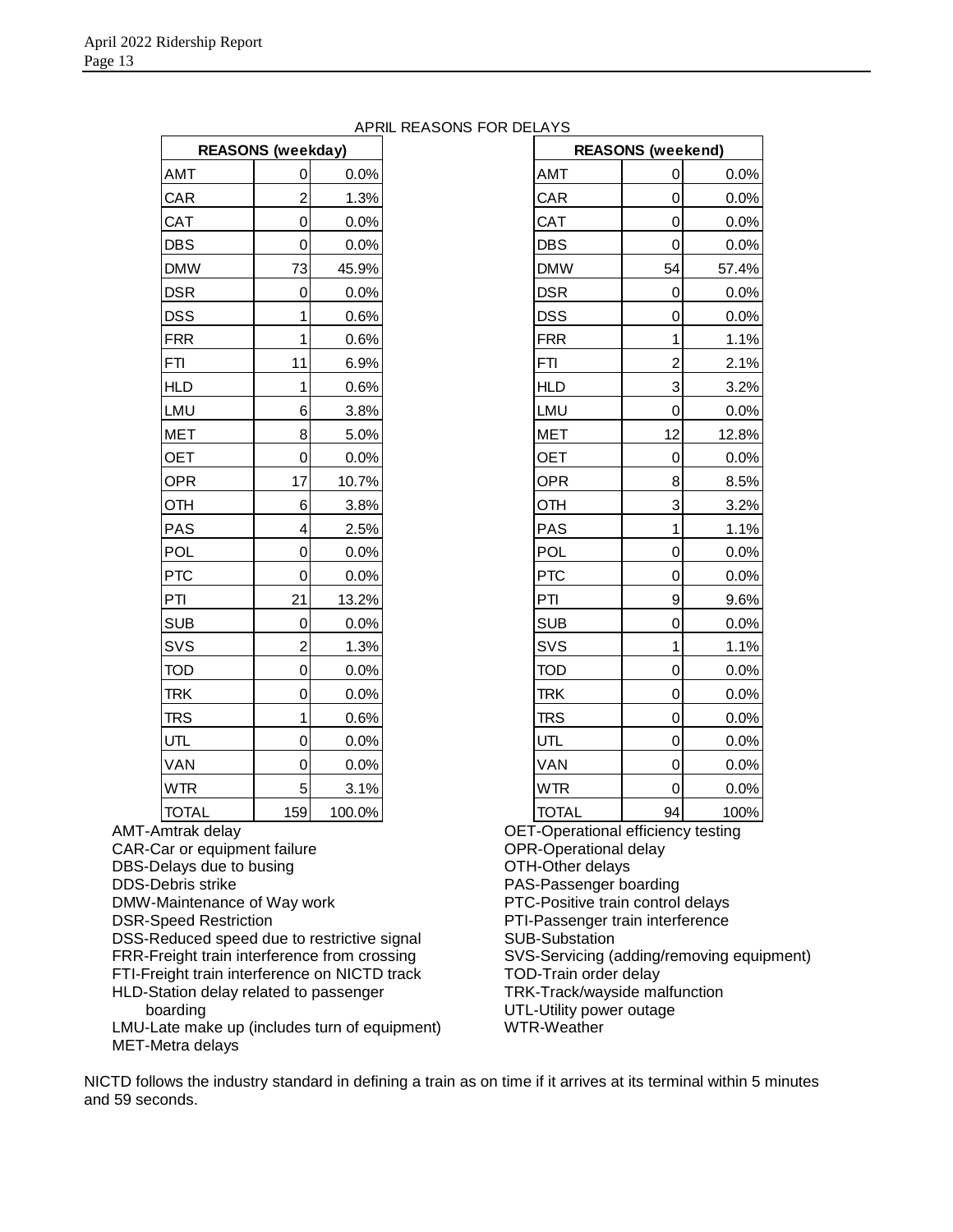|              | Peak           |       |
|--------------|----------------|-------|
| <b>Train</b> | Days           | % on  |
|              | Late           | Time  |
| 102          | 5              | 94.1% |
| 104          | 2              | 97.6% |
| 6            | 16             | 81.2% |
| 106          | 11             | 86.9% |
| 108          | 10             | 88.2% |
| 110          | 10             | 88.1% |
| 112          | 14             | 83.5% |
| 114          | 6              | 92.9% |
| 214          | 8              | 90.5% |
| 11           | 54             | 36.5% |
| 111          | 5              | 94.1% |
| 113          | 19             | 77.6% |
| 115          | 8              | 90.6% |
| 17           | 15             | 82.4% |
| 117          | 27             | 67.9% |
| 217          | $\overline{c}$ | 97.6% |
| 119          | 3              | 96.5% |
| Total        | 215            | 85.1% |
| Westbound    | 82             | 89.2% |
| Eastbound    | 133            | 80.4% |

**Cumulative Percent on Time Thru April, 2022**

|                                   | Peak         |                       |
|-----------------------------------|--------------|-----------------------|
| <b>Train</b>                      | Days<br>Late | $%$ on<br><b>Time</b> |
| 102                               | 5            | 94.1%                 |
| 104                               | 2            | 97.6%                 |
| 6                                 | 16           | 81.2%                 |
| 106                               | 11           | 86.9%                 |
| 108                               | 10           | 88.2%                 |
| 110                               | 10           | 88.1%                 |
| 112                               | 14           | 83.5%                 |
| 114                               | 6            | 92.9%                 |
| <u> 214</u>                       | 8            | 90.5%                 |
| $\overline{11}$                   | 54           | 36.5%                 |
| 111                               | 5            | 94.1%                 |
| 113                               | 19           | 77.6%                 |
| 115                               | 8            | 90.6%                 |
| $17 \overline{ }$                 | 15           | 82.4%                 |
| 117                               | 27           | 67.9%                 |
| <u> 217</u>                       | 2            | 97.6%                 |
| 119                               | 3            | 96.5%                 |
| Total                             | 215          | 85.1%                 |
| Westbound                         | 82           | 89.2%                 |
| Eastbound                         | 133          | 80.4%                 |
|                                   |              |                       |
|                                   |              |                       |
|                                   |              |                       |
|                                   |              |                       |
| Trains on time less than 95% peak |              |                       |
| and 85% off peak.                 |              |                       |
|                                   |              |                       |
|                                   |              |                       |
|                                   |              |                       |

|                | Off-Peak       |        |              | Weekend/Holiday |             |
|----------------|----------------|--------|--------------|-----------------|-------------|
| <b>Train</b>   | Days           | $%$ on | <b>Train</b> | Days            | $%$ on      |
|                | Late           | Time   |              | Late            | <b>Time</b> |
| 14             | 18             | 78.8%  | 600          | 12              | 65.7%       |
| 216            | 7              | 91.8%  | 502          | 11              | 68.6%       |
| 116            | 14             | 83.5%  | 504          | 22              | 37.1%       |
| <u> 216</u>    | 6              | 92.9%  | 606          | 22              | 37.1%       |
| <u>18</u>      | 41             | 51.8%  | 506          | 19              | 45.7%       |
| 118            | 16             | 81.2%  | 608          | 11              | 68.6%       |
| 218            | 1              | 98.8%  | 508          | 17              | 51.4%       |
| <u>20</u>      | 30             | 64.7%  | 610          | 12              | 65.7%       |
| 220            | 6              | 92.9%  | 503          | 20              | 42.9%       |
| 420            | $\overline{2}$ | 97.6%  | 603          | 3               | 91.4%       |
| 22             | 43             | 49.4%  | 605          | 10              | 71.4%       |
| 422            | 14             | 83.1%  | 505          | 20              | 42.9%       |
| 401            | 1              | 98.8%  | 507          | 26              | 25.7%       |
| 203            | 6              | 92.9%  | 509          | 25              | 28.6%       |
| 403            | 3              | 96.4%  | 511          | 18              | 48.6%       |
| 205            | 1              | 98.8%  | 613          | 4               | 88.6%       |
| 207            | 19             | 77.4%  | 601          | 9               | 74.3%       |
| $\overline{7}$ | 34             | 60.0%  | 701          | 2               | 94.3%       |
| 107            | 15             | 82.4%  | 703          | 6               | 82.4%       |
| <u>9</u>       | 34             | 60.0%  | Total        | 269             | 59.7%       |
| 109            | 10             | 88.2%  | Westbound    | 126             | 55.9%       |
| 209            | 8              | 90.6%  | Eastbound    | 143             | 62.8%       |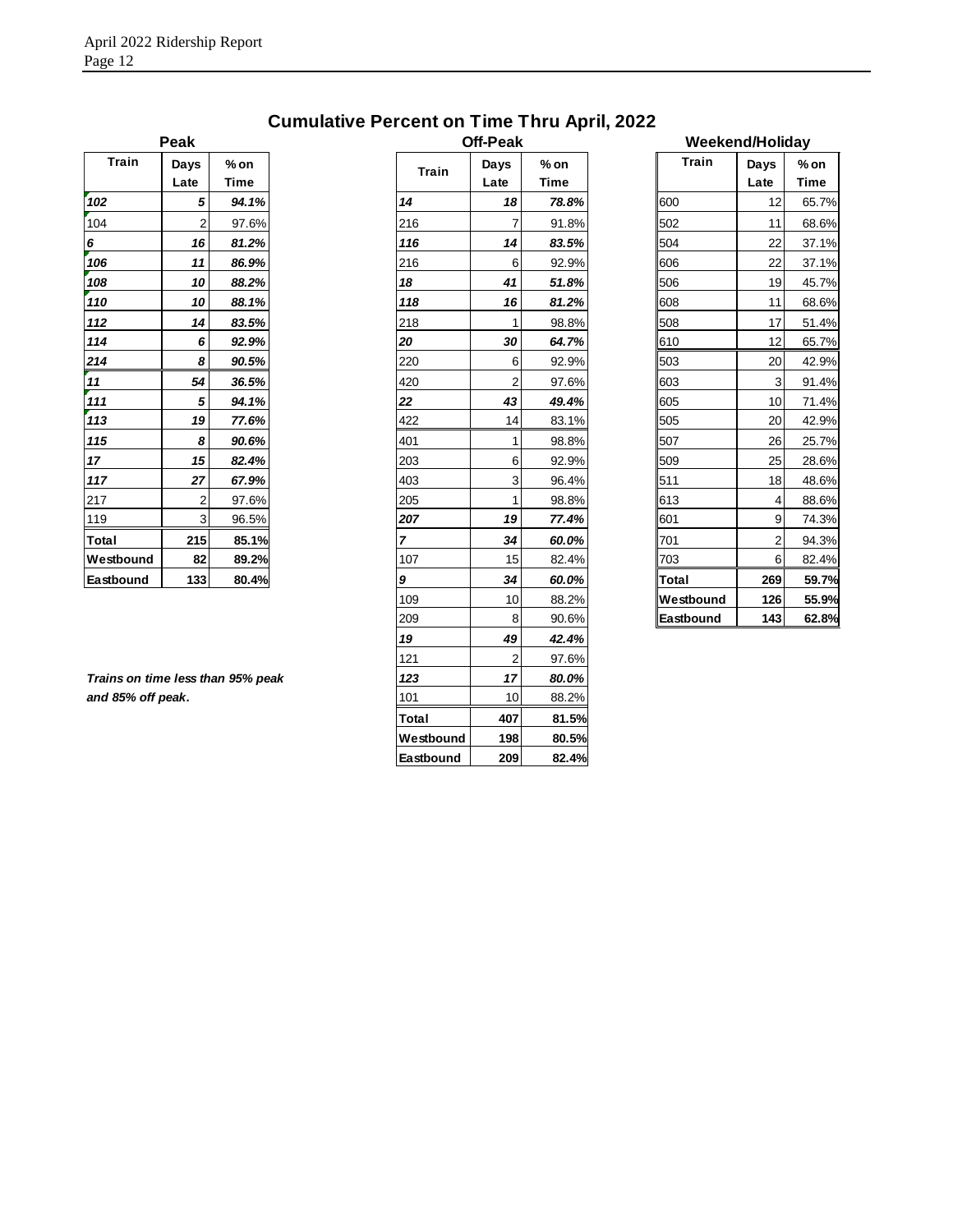|              | <b>REASONS (weekday)</b> |        |            | <b>REASONS</b> (weekend) |   |
|--------------|--------------------------|--------|------------|--------------------------|---|
| AMT          | 1                        | 0.2%   | AMT        | 0                        |   |
| CAR          | 19                       | 3.1%   | CAR        | 7                        |   |
| CAT          | 8                        | 1.3%   | CAT        | 0                        |   |
| DBS          | 0                        | 0.0%   | DBS        | 0                        |   |
| <b>DMW</b>   | 219                      | 35.2%  | <b>DMW</b> | 122                      |   |
| <b>DSR</b>   | 2                        | 0.3%   | <b>DSR</b> | 0                        |   |
| <b>DSS</b>   | 16                       | 2.6%   | <b>DSS</b> | 5                        |   |
| <b>FRR</b>   | 4                        | 0.6%   | <b>FRR</b> | 3                        |   |
| <b>FTI</b>   | 29                       | 4.7%   | FTI        | 10                       |   |
| <b>HLD</b>   | 1                        | 0.2%   | <b>HLD</b> | 5                        |   |
| LMU          | 22                       | 3.5%   | LMU        | 7                        |   |
| <b>MET</b>   | 78                       | 12.5%  | <b>MET</b> | 39                       |   |
| OET          | 1                        | 0.2%   | <b>OET</b> | 1                        |   |
| OPR          | 58                       | 9.3%   | <b>OPR</b> | 18                       |   |
| OTH          | 17                       | 2.7%   | OTH        | 6                        |   |
| <b>PAS</b>   | 10                       | 1.6%   | <b>PAS</b> | 12                       |   |
| <b>POL</b>   | 4                        | 0.6%   | POL        | 0                        |   |
| <b>PTC</b>   | 1                        | 0.2%   | <b>PTC</b> | 0                        |   |
| PTI          | 68                       | 10.9%  | PTI        | 25                       |   |
| <b>SUB</b>   | 1                        | 0.2%   | <b>SUB</b> | $\overline{2}$           |   |
| SVS          | $\overline{7}$           | 1.1%   | SVS        | 5                        |   |
| <b>TOD</b>   | 3                        | 0.5%   | <b>TOD</b> | 1                        |   |
| <b>TRK</b>   | 10                       | 1.6%   | <b>TRK</b> | $\overline{2}$           |   |
| <b>TRS</b>   | 20                       | 3.2%   | TRS        | 9                        |   |
| <b>UTL</b>   | $\overline{2}$           | 0.3%   | UTL        | 0                        |   |
| VAN          | 0                        | 0.0%   | VAN        | 0                        |   |
| <b>WTR</b>   | 21                       | 3.4%   | <b>WTR</b> | 3                        |   |
| <b>TOTAL</b> | 622                      | 100.0% | TOTAL      | 282                      | 1 |

#### **Cumulative Reasons for Delays Thru April, 2022**

|              | <b>REASONS (weekday)</b> |         |              | <b>REASONS (weekend)</b> |       |              | <b>TOTAL</b>   |            |
|--------------|--------------------------|---------|--------------|--------------------------|-------|--------------|----------------|------------|
| AMT          | 1                        | 0.2%    | <b>AMT</b>   | 0                        | 0.0%  | AMT          |                | 0.1%       |
| CAR          | 19                       | 3.1%    | CAR          | 7                        | 2.5%  | CAR          | 26             | 2.9%       |
| CAT          | 8                        | 1.3%    | CAT          | 0                        | 0.0%  | CAT          | 8              | 0.9%       |
| DBS          | $\pmb{0}$                | 0.0%    | <b>DBS</b>   | 0                        | 0.0%  | <b>DBS</b>   | $\Omega$       | 0.0%       |
| <b>DMW</b>   | 219                      | 35.2%   | <b>DMW</b>   | 122                      | 43.3% | <b>DMW</b>   | 341            | 37.7%      |
| <b>DSR</b>   | $\overline{\mathbf{c}}$  | 0.3%    | <b>DSR</b>   | $\pmb{0}$                | 0.0%  | <b>DSR</b>   | $\overline{2}$ | 0.2%       |
| DSS          | 16                       | 2.6%    | <b>DSS</b>   | 5                        | 1.8%  | <b>DSS</b>   | 21             | 2.3%       |
| <b>FRR</b>   | 4                        | 0.6%    | <b>FRR</b>   | 3                        | 1.1%  | <b>FRR</b>   | 7              | 0.8%       |
| FTI          | 29                       | 4.7%    | FTI          | 10                       | 3.5%  | <b>FTI</b>   | 39             | 4.3%       |
| <b>HLD</b>   | 1                        | 0.2%    | <b>HLD</b>   | 5                        | 1.8%  | <b>HLD</b>   | 6              | 0.7%       |
| LMU          | 22                       | 3.5%    | LMU          | $\overline{7}$           | 2.5%  | LMU          | 29             | 3.2%       |
| MET          | 78                       | 12.5%   | <b>MET</b>   | 39                       | 13.8% | <b>MET</b>   | 117            | 12.9%      |
| OET          | 1                        | 0.2%    | <b>OET</b>   | 1                        | 0.4%  | <b>OET</b>   | 2              | 0.2%       |
| OPR          | 58                       | 9.3%    | <b>OPR</b>   | 18                       | 6.4%  | <b>OPR</b>   | 76             | 8.4%       |
| OTH          | 17                       | 2.7%    | OTH          | 6                        | 2.1%  | OTH          | 23             | 2.5%       |
| PAS          | 10                       | 1.6%    | PAS          | 12                       | 4.3%  | PAS          | 22             | 2.4%       |
| POL          | $\overline{\mathbf{4}}$  | 0.6%    | <b>POL</b>   | $\mathbf 0$              | 0.0%  | <b>POL</b>   | $\overline{4}$ | 0.4%       |
| <b>PTC</b>   | $\mathbf{1}$             | 0.2%    | <b>PTC</b>   | $\mathbf 0$              | 0.0%  | <b>PTC</b>   | 1              | 0.1%       |
| PTI          | 68                       | 10.9%   | PTI          | 25                       | 8.9%  | PTI          | 93             | 10.3%      |
| SUB          | 1                        | 0.2%    | <b>SUB</b>   | $\overline{c}$           | 0.7%  | <b>SUB</b>   | 3              | 0.3%       |
| SVS          | 7                        | 1.1%    | SVS          | 5                        | 1.8%  | SVS          | 12             | 1.3%       |
| TOD          | 3                        | 0.5%    | <b>TOD</b>   | 1                        | 0.4%  | <b>TOD</b>   | $\overline{4}$ | 0.4%       |
| <b>TRK</b>   | 10                       | 1.6%    | <b>TRK</b>   | $\overline{2}$           | 0.7%  | <b>TRK</b>   | 12             | 1.3%       |
| TRS          | 20                       | 3.2%    | TRS          | 9                        | 3.2%  | <b>TRS</b>   | 29             | 3.2%       |
| UTL          | $\overline{\mathbf{c}}$  | 0.3%    | <b>UTL</b>   | 0                        | 0.0%  | UTL          | $\overline{2}$ | 0.2%       |
| VAN          | $\mathbf 0$              | 0.0%    | VAN          | $\mathbf 0$              | 0.0%  | VAN          | $\Omega$       | 0.0%       |
| WTR          | 21                       | 3.4%    | <b>WTR</b>   | 3                        | 1.1%  | <b>WTR</b>   | 24             | 2.7%       |
| <b>TOTAL</b> | <b>GOO</b>               | 100.004 | <b>TOTAL</b> | າຂາ                      | 10000 | <b>TOTAL</b> |                | 0.01110000 |

| <b>REASONS (weekday)</b> |                |        |              | <b>REASONS (weekend)</b> |        |              | <b>TOTAL</b>   |            |
|--------------------------|----------------|--------|--------------|--------------------------|--------|--------------|----------------|------------|
| AMT                      | 1              | 0.2%   | AMT          | 0                        | 0.0%   | AMT          |                | 0.1%       |
| CAR                      | 19             | 3.1%   | CAR          | 7                        | 2.5%   | CAR          | 26             | 2.9%       |
| CAT                      | 8              | 1.3%   | <b>CAT</b>   | $\overline{O}$           | 0.0%   | CAT          | 8              | 0.9%       |
| DBS                      | $\mathbf 0$    | 0.0%   | <b>DBS</b>   | $\overline{O}$           | 0.0%   | <b>DBS</b>   | $\Omega$       | 0.0%       |
| <b>DMW</b>               | 219            | 35.2%  | <b>DMW</b>   | 122                      | 43.3%  | <b>DMW</b>   | 341            | 37.7%      |
| DSR                      | $\overline{2}$ | 0.3%   | <b>DSR</b>   | $\mathbf 0$              | 0.0%   | <b>DSR</b>   | $\overline{2}$ | 0.2%       |
| DSS                      | 16             | 2.6%   | <b>DSS</b>   | 5                        | 1.8%   | <b>DSS</b>   | 21             | 2.3%       |
| FRR                      | 4              | 0.6%   | <b>FRR</b>   | 3                        | 1.1%   | <b>FRR</b>   | $\overline{7}$ | 0.8%       |
| FTI                      | 29             | 4.7%   | FTI          | 10                       | 3.5%   | <b>FTI</b>   | 39             | 4.3%       |
| <b>HLD</b>               | $\mathbf{1}$   | 0.2%   | <b>HLD</b>   | 5                        | 1.8%   | <b>HLD</b>   | $\,6$          | 0.7%       |
| LMU                      | 22             | 3.5%   | LMU          | $\overline{7}$           | 2.5%   | LMU          | 29             | 3.2%       |
| MET                      | 78             | 12.5%  | <b>MET</b>   | 39                       | 13.8%  | <b>MET</b>   | 117            | 12.9%      |
| <b>OET</b>               | 1              | 0.2%   | OET          | 1                        | 0.4%   | <b>OET</b>   | $\overline{2}$ | 0.2%       |
| OPR                      | 58             | 9.3%   | <b>OPR</b>   | 18                       | 6.4%   | <b>OPR</b>   | 76             | 8.4%       |
| OTH                      | 17             | 2.7%   | <b>OTH</b>   | 6                        | 2.1%   | OTH          | 23             | 2.5%       |
| PAS                      | 10             | 1.6%   | <b>PAS</b>   | 12                       | 4.3%   | <b>PAS</b>   | 22             | 2.4%       |
| <b>POL</b>               | 4              | 0.6%   | POL          | $\overline{O}$           | 0.0%   | POL          | $\overline{4}$ | 0.4%       |
| <b>PTC</b>               | 1              | 0.2%   | <b>PTC</b>   | $\pmb{0}$                | 0.0%   | <b>PTC</b>   | 1              | 0.1%       |
| PTI                      | 68             | 10.9%  | PTI          | 25                       | 8.9%   | PTI          | 93             | 10.3%      |
| SUB                      | 1              | 0.2%   | <b>SUB</b>   | 2                        | 0.7%   | <b>SUB</b>   | 3              | 0.3%       |
| SVS                      | 7              | 1.1%   | SVS          | 5                        | 1.8%   | SVS          | 12             | 1.3%       |
| TOD                      | $\mathbf{3}$   | 0.5%   | <b>TOD</b>   | 1                        | 0.4%   | <b>TOD</b>   | $\overline{4}$ | 0.4%       |
| <b>TRK</b>               | 10             | 1.6%   | <b>TRK</b>   | $\overline{a}$           | 0.7%   | <b>TRK</b>   | 12             | 1.3%       |
| <b>TRS</b>               | 20             | 3.2%   | <b>TRS</b>   | $\mathsf g$              | 3.2%   | <b>TRS</b>   | 29             | 3.2%       |
| UTL                      | $\mathbf 2$    | 0.3%   | UTL          | $\mathsf{O}\xspace$      | 0.0%   | UTL          | $\overline{2}$ | 0.2%       |
| VAN                      | $\mathbf 0$    | 0.0%   | <b>VAN</b>   | 0                        | 0.0%   | VAN          | 0              | 0.0%       |
| <b>WTR</b>               | 21             | 3.4%   | <b>WTR</b>   | 3                        | 1.1%   | <b>WTR</b>   | 24             | 2.7%       |
| <b>TOTAL</b>             | 622            | 100.0% | <b>TOTAL</b> | 282                      | 100.0% | <b>TOTAL</b> |                | 904 100.0% |

AMT-Amtrak delay CAR-Car or equipment failure DBS-Delays due to busing DDS-Debris strike DMW-Maintenance of Way work DSR-Speed Restriction DSS-Reduced speed due to restrictive signal FRR-Freight train interference from crossing FTI-Freight train interference on NICTD track HLD-Station delay related to passenger boarding

LMU-Late make up (includes turn of equipment) MET-Metra delays

OET-Operational efficiency testing OPR-Operational delay OTH-Other delays PAS-Passenger boarding PTC-Positive train control delays PTI-Passenger train interference SUB-Substation SVS-Servicing (adding/removing equipment) TOD-Train order delay TRK-Track/wayside malfunction UTL-Utility power outage WTR-Weather

NICTD follows the industry standard in defining a train as on time if it arrives at its terminal within 5 minutes and 59 seconds.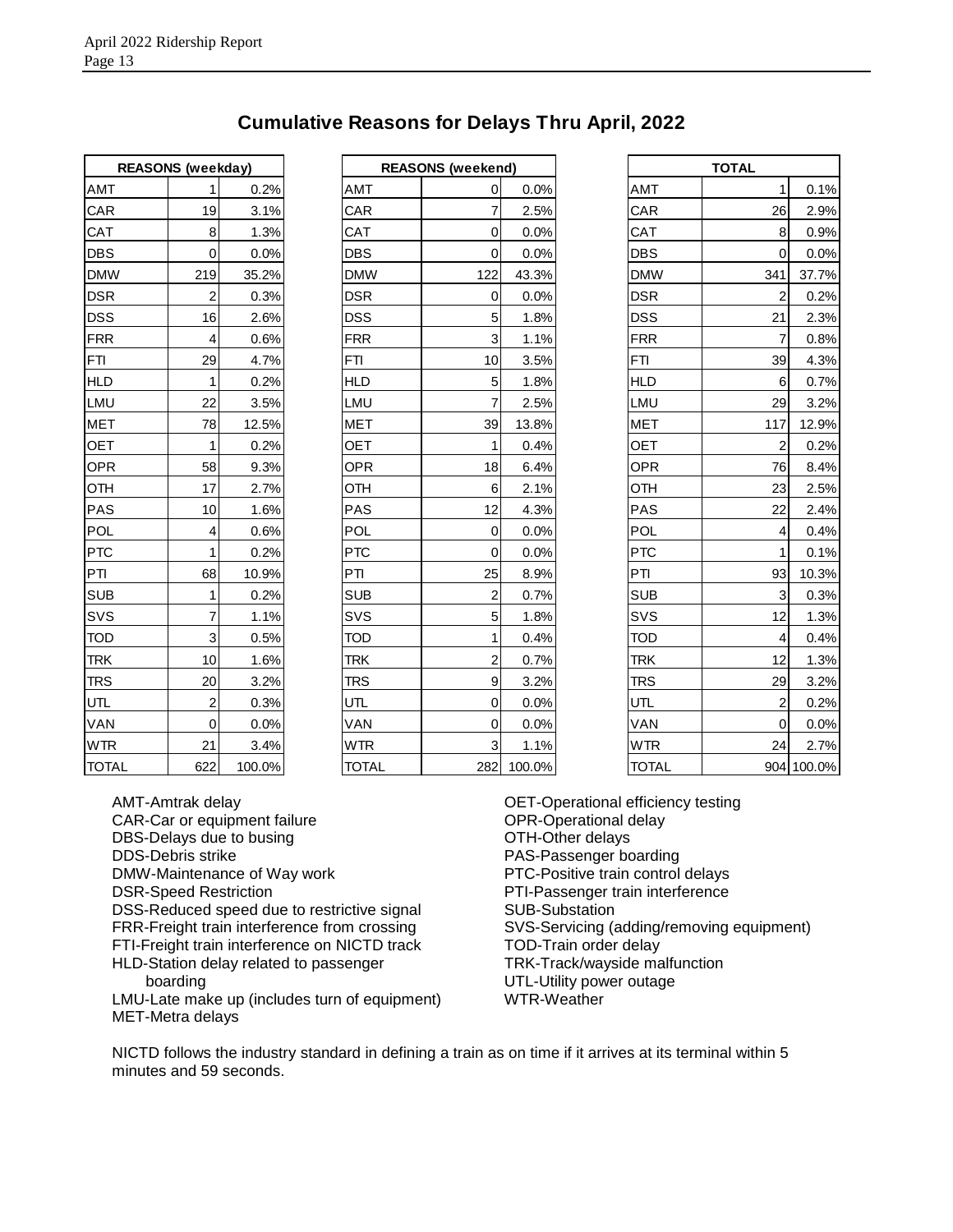|           |               | Fri | Mon | Tue | Wed | Thu | Fri            | Mon | Tue | Wed | Thu            | Fri | Mon | Tue | Wed            | Thu | Fri | Mon | Tue | Wed | Thu            | Fri            | Days | Days | %       |
|-----------|---------------|-----|-----|-----|-----|-----|----------------|-----|-----|-----|----------------|-----|-----|-----|----------------|-----|-----|-----|-----|-----|----------------|----------------|------|------|---------|
| Train     | Arrive        |     | 4   | 5   | 6   | 7   | 8              | 11  | 12  | 13  | 14             | 15  | 18  | 19  | 20             | 21  | 22  | 25  | 26  | 27  | 28             | 29             | Late | Ran  | On Time |
|           | 102 5:48a     |     |     |     |     |     |                |     |     |     |                |     |     |     |                |     |     |     |     |     |                |                |      | 21   | 100.0%  |
|           | 104 6:31      |     |     |     |     |     |                |     |     |     |                |     |     |     |                |     |     |     |     |     |                |                |      | 21   | 100.0%  |
|           | 6 6:55        |     |     |     |     |     |                |     |     |     |                |     |     |     |                | 6   | 30  |     |     |     |                |                |      | 21   | 90.5%   |
|           | 106 7:13      |     | 13  |     |     |     |                | 52  |     |     |                |     |     |     | 22             |     |     |     |     |     |                |                |      | 21   | 85.7%   |
|           | 108 7:35      |     |     |     |     |     |                | 37  |     |     |                |     |     |     |                |     | 21  |     |     |     |                |                |      | 21   | 90.5%   |
|           | 110 7:51      |     |     |     |     |     |                |     |     |     |                |     |     |     |                |     | 14  |     |     |     |                |                |      | 21   | 95.2%   |
|           | 112 8:08      |     |     |     |     |     |                | 13  |     |     |                |     |     |     |                |     |     | 12  |     |     |                |                |      | 21   | 90.5%   |
|           | 114 8:31      |     |     |     |     |     |                |     |     |     |                |     |     |     |                |     |     |     |     |     |                |                |      | 21   | 100.0%  |
|           | 214 8:52      |     |     |     |     |     |                |     |     |     |                |     |     |     | 6              |     |     | 8   |     |     |                |                |      | 21   | 90.5%   |
|           | 14 10:28      | 10  |     | 11  | 11  | 17  | $\overline{7}$ |     |     |     |                |     |     |     | $\overline{7}$ |     |     |     |     |     |                | $\overline{7}$ |      | 21   | 66.7%   |
| Train     | <b>Depart</b> |     |     |     |     |     |                |     |     |     |                |     |     |     |                |     |     |     |     |     |                |                |      |      |         |
|           | 11 3:57       | 15  | 19  | 21  | 25  | 24  | 32             | 15  | 17  | 17  |                |     | 21  | 19  | 16             | 31  | 23  | 17  | 16  | 25  | 23             | 24             | 19   | 21   | 9.5%    |
|           | 111 4:02      |     |     |     |     |     |                |     |     |     |                |     |     |     |                |     |     |     |     |     |                |                |      | 21   | 100.0%  |
|           | 113 4:28      |     |     |     |     |     | 24             |     |     |     | $\overline{7}$ |     |     |     |                |     | 15  |     | 12  |     | $\overline{7}$ |                |      | 21   | 76.2%   |
|           | 115 4:57      |     |     |     |     |     | 10             |     |     |     |                |     |     |     |                |     |     |     |     |     |                |                |      | 21   | 95.2%   |
|           | 117 5:10      | 6   |     |     |     |     | 9              |     | 12  |     | 21             | 6   |     |     | 16             | 15  | 17  | 12  | 14  |     | 14             |                | 11   | 21   | 47.6%   |
|           | 17 5:28       |     |     |     |     |     | 25             |     |     |     |                |     |     |     |                | 15  | 11  |     |     |     |                |                |      | 21   | 85.7%   |
|           | 217 5:32      |     |     |     |     |     |                |     |     |     |                |     |     |     |                |     |     |     |     |     |                |                |      | 21   | 100.0%  |
|           | 119 5:58      |     |     |     |     |     |                |     |     |     |                |     |     |     |                |     |     |     |     |     |                |                |      | 21   | 100.0%  |
|           | 19 7:10       | 10  | 8   | 177 | 15  | 13  | 35             |     |     | 58  | 10             | 11  | 12  | 8   |                | 13  | 40  | 6   |     | 13  | 10             | 19             | 17   | 21   | 19.0%   |
| High temp |               | 39  | 58  | 60  | 57  | 46  | 44             | 65  | 70  | 67  | 55             | 56  | 39  | 45  | 56             | 70  | 55  | 62  | 46  | 43  | 51             | 64             |      |      |         |
| Low temp  |               | 29  | 38  | 30  | 46  | 38  | 33             | 38  | 32  | 44  | 35             | 39  | 32  | 34  | 33             | 45  | 41  | 42  | 30  | 27  | 37             | 44             |      |      |         |

**RUSH HOUR\* TRAIN DELAYS - APRIL 2022 (minutes late)**

\* Includes off-peak Trains 14 and 19 for comparative purposes

#### Temperatures from South Bend **MONTHLY SUMMARY OF RUSH HOUR ON TIME PERFORMANCE**

| On time      |                   |       | Januarv |          |       | February |                |     | March |       |                 | April |                                         | Mav |                       |  | June |          |
|--------------|-------------------|-------|---------|----------|-------|----------|----------------|-----|-------|-------|-----------------|-------|-----------------------------------------|-----|-----------------------|--|------|----------|
| A = Annulled |                   | #Late | #Ran    | %On time | #Late | #Ran     | %On time #Late |     |       |       |                 |       | #Ran %On time #Late #Ran %On time #Late |     | #Ran   %On time #Late |  | #Ran | %On time |
|              | <b>WB Rush</b>    |       | 185     | 90.8%    | 30    | 180      | 83.3%          | 231 | 207   | 88.9% | 12              | 189   | 93.7%                                   |     |                       |  |      |          |
|              | EB Rush           |       | 168     | 92.3%    | 26    | 159      | 83.6%          | 55  | 184   | 70.1% | 39 <sub>1</sub> | 168   | 76.8%                                   |     |                       |  |      |          |
|              | <b>Total Rush</b> |       | 353     | 91.5%    | 56    | 339      | 83.5%          | 78  | 3911  | 80.1% | 51              | 357   | 85.7%                                   |     |                       |  |      |          |